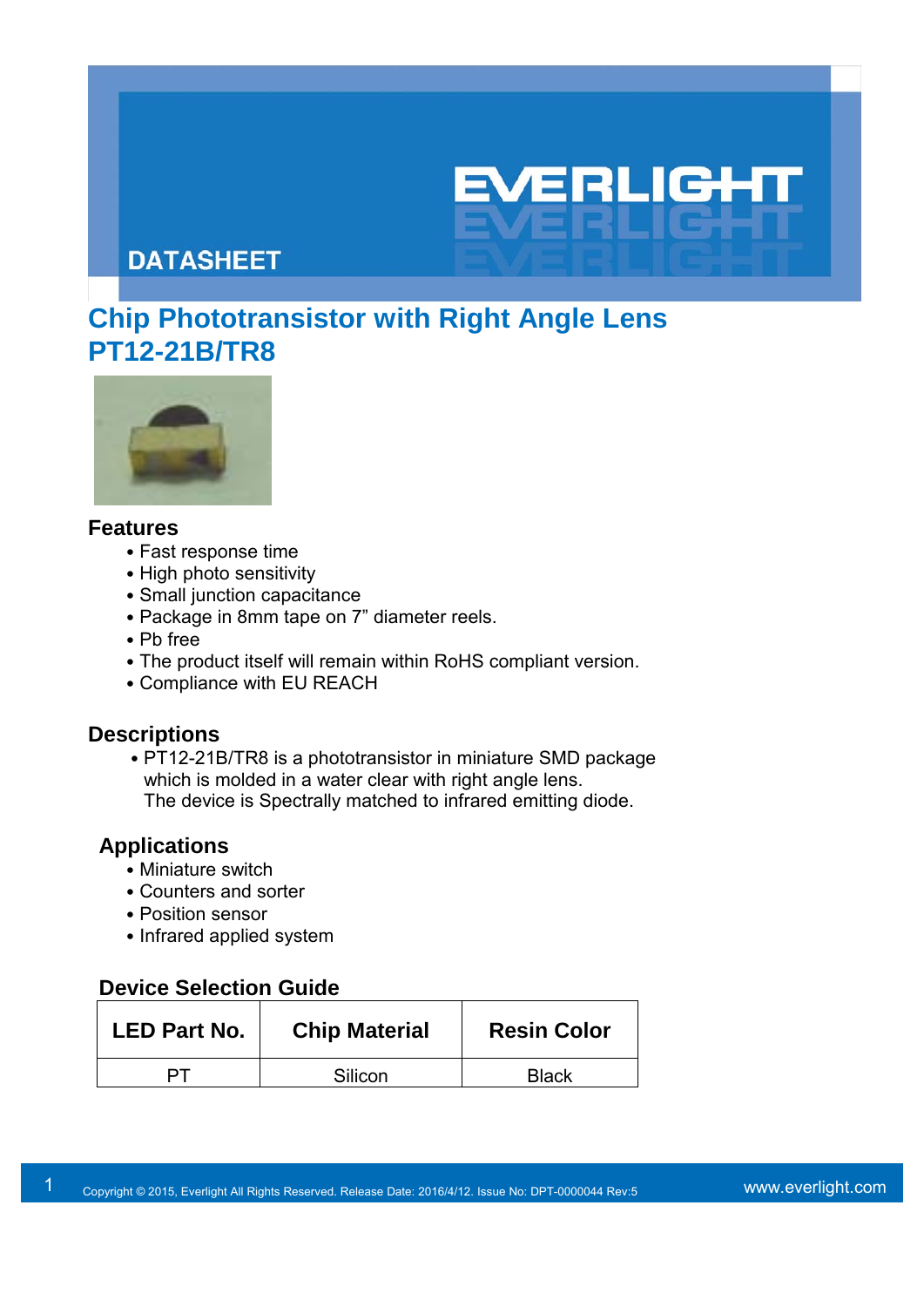## **Package Dimensions**



- **Notes:** 1.All dimensions are in millimeters
	- 2.Tolerances unless dimensions ±0.1mm
	- 3.Suggested pad dimension is just for reference only Please modify the pad dimension based on individual need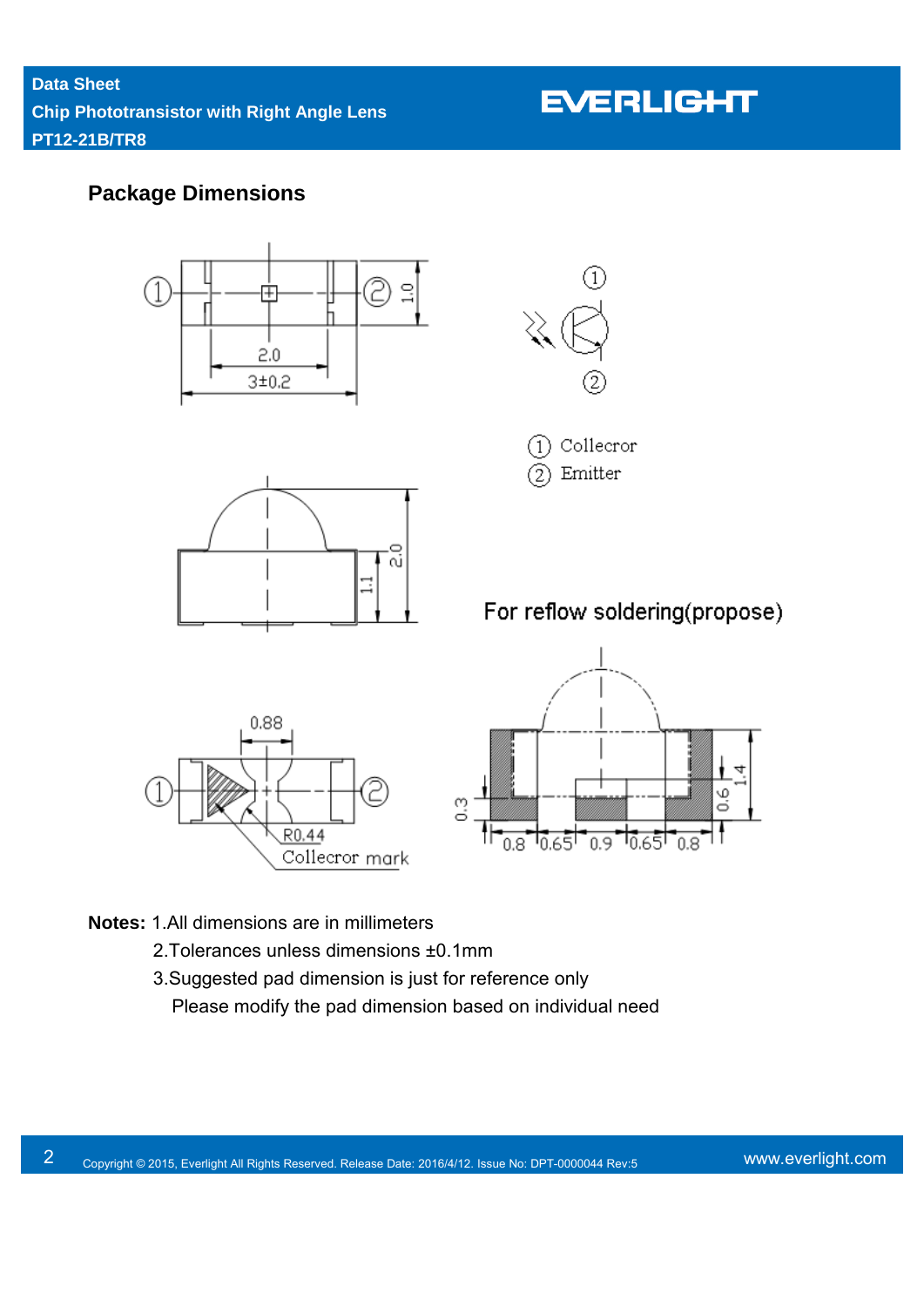### **Absolute Maximum Ratings (Ta=25**℃**)**

| <b>Parameter</b>                 | Symbol                       | <b>Rating</b> | <b>Units</b>        |  |
|----------------------------------|------------------------------|---------------|---------------------|--|
| <b>Collector-Emitter Voltage</b> | V <sub>CEO</sub>             | 30            |                     |  |
| Emitter-Collector-Voltage        | V <sub>ECO</sub>             | 5             |                     |  |
| <b>Collector Current</b>         | $I_{\rm C}$                  | 50            | mA                  |  |
| <b>Operating Temperature</b>     | ${\mathsf T}_{\mathsf{opr}}$ | $-25 - 85$    | $\int_{0}^{\infty}$ |  |
| <b>Storage Temperature</b>       | ${\mathsf T}_{\textsf{stg}}$ | $-40 - +85$   | $\int_{0}^{\infty}$ |  |
| <b>Soldering Temperature</b>     | ${\mathsf T}_{\mathsf{sol}}$ | 260           | $^{\circ}C$         |  |
| Power Dissipation at (or below)  | $P_c$                        | 75            | mW                  |  |
| 25℃ Free Air Temperature         |                              |               |                     |  |

**Notes:** \*1:Soldering time≦5 seconds.

### **Electro-Optical Characteristics (Ta=25**℃**)**

| <b>Parameter</b>                               | <b>Symbol</b>          | <b>Condition</b>                            | Min  | <b>Typ</b> | <b>Max</b> | Unit   |  |  |  |
|------------------------------------------------|------------------------|---------------------------------------------|------|------------|------------|--------|--|--|--|
| Rang Of Spectral Bandwidth                     | $\lambda_{0.5}$        |                                             | 730  | 41         | 1100       | nm     |  |  |  |
| <b>Wavelength Of Peak Sensitivity</b>          | $\lambda_{\mathsf{P}}$ |                                             |      | 940        |            | nm     |  |  |  |
| <b>Collector-Emitter Breakdown</b><br>Voltage  | BV <sub>CEO</sub>      | $I_c = 100 \mu A$<br>Ee=0mW/cm <sup>2</sup> | 30   |            |            | V      |  |  |  |
| <b>Emitter-Collector Breakdown</b><br>Voltage  | BV <sub>ECO</sub>      | $IE=100\mu A$<br>$Ee=0mW/cm2$               | 5    |            |            | $\vee$ |  |  |  |
| <b>Collector-Emitter Saturation</b><br>Voltage | $V_{CE(sat)}$          | $I_{C}$ =2mA<br>Ee=1m $W/cm2$               |      |            | 0.4        | V      |  |  |  |
| <b>Collector Dark Current</b>                  | I <sub>CEO</sub>       | $V_{CE}$ =20V<br>Ee=0mW/cm <sup>2</sup>     |      |            | 100        | nA     |  |  |  |
| On State Collector Current                     | $I_{C(ON)}$            | $V_{CE}$ =5V<br>Ee=1mW /cm <sup>2</sup>     | 0.30 |            |            | mA     |  |  |  |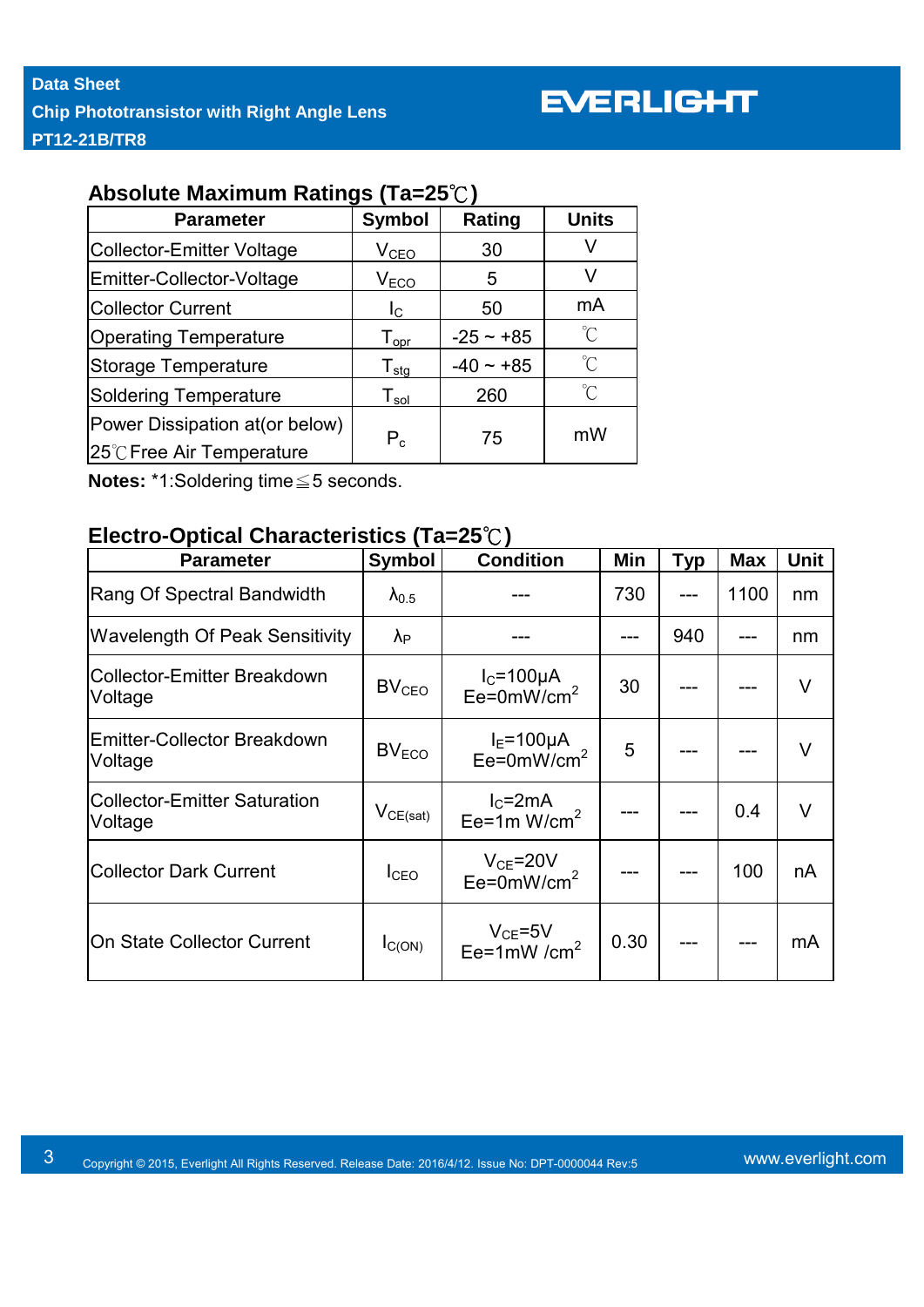## **Typical Electro-Optical Characteristics Curves**

Fig.1 Spectral Sensitivity **Fig.4 Collector Current vs.** Irradiance

> Ŧ  $\mathbb{H}$

> ₩ 711

> $\mathbb{H}$

Ш

5



## Fig.6 Collector Current vs.



Ver.: Release Date: Confidential Level: :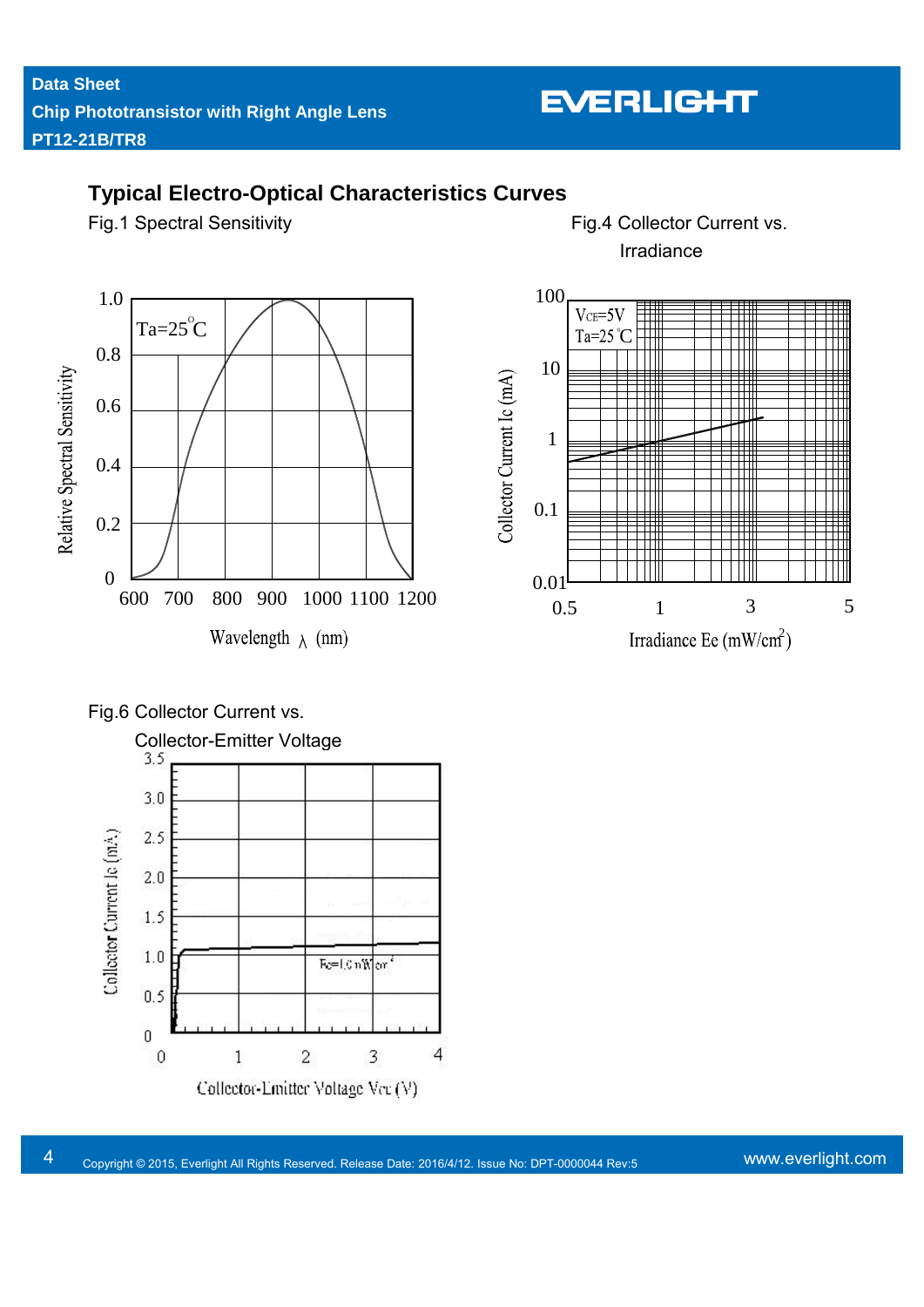## **Precautions For Use**

1. Over-current-proof

Customer must apply resistors for protection, otherwise slight voltage shift will cause big current change (Burn out will happen).

- 2. Storage
	- 2.1 Do not open moisture proof bag before the products are ready to use.
	- 2.2 Before opening the package, the Phototransistor should be kept at 10℃~30℃ and 90%RH or less.
	- 2.3 The Phototransistor suggested be used within one year.
	- 2.4 After opening the package, the devices must be stored at 10 $^{\circ}$ C $\sim$ 30 $^{\circ}$ C and  $\le$ 60%RH, and used within 168 hours (floor life). If unused Phototransistor remain, it should be stored in moisture proof packages.
	- 2.5 If the moisture absorbent material (desiccant material) has faded or unopened bag has exceeded the shelf life or devices (out of bag) have exceeded the floor life, baking treatment is required.
	- 2.6 If baking is required, refer to IPC/JEDEC J-STD-033 for bake procedure or recommend the following conditions:

96 hours at  $60^{\circ}$ C ± 5°C and < 5 % RH (reeled/tubed/loose units)

#### 3. Soldering Condition

3.1 Lead solder temperature profile



- 3.2 Reflow soldering should not be done more than two times.
- 3.3 When soldering, do not put stress on the Phototransistor during heating
- 3.4 After soldering, do not warp the circuit board.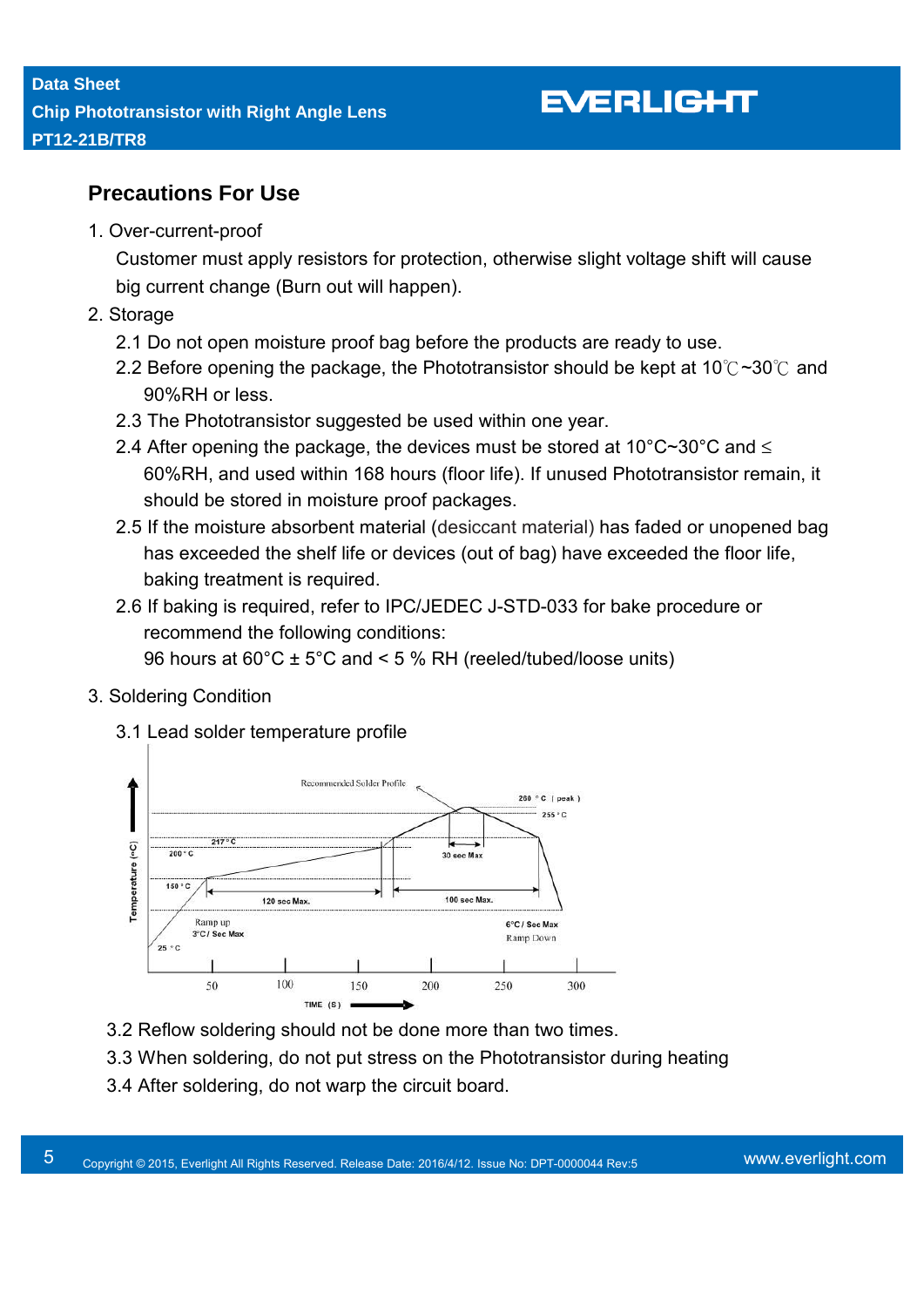#### 4.Soldering Iron

Each terminal is to go to the tip of soldering iron temperature less than 280℃ for 3 seconds within once in less than the soldering iron capacity 25W. Leave two seconds and more intervals, and do soldering of each terminal. Be careful because the damage of the product is often started at the time of the hand solder.

#### 5.Repairing

 Repair should not be done after the Phototransistor have been soldered. When repairing is unavoidable, a double-head soldering iron should be used (as below figure). It should be confirmed beforehand whether the characteristics of the Phototransistor will or will not be damaged by repairing.

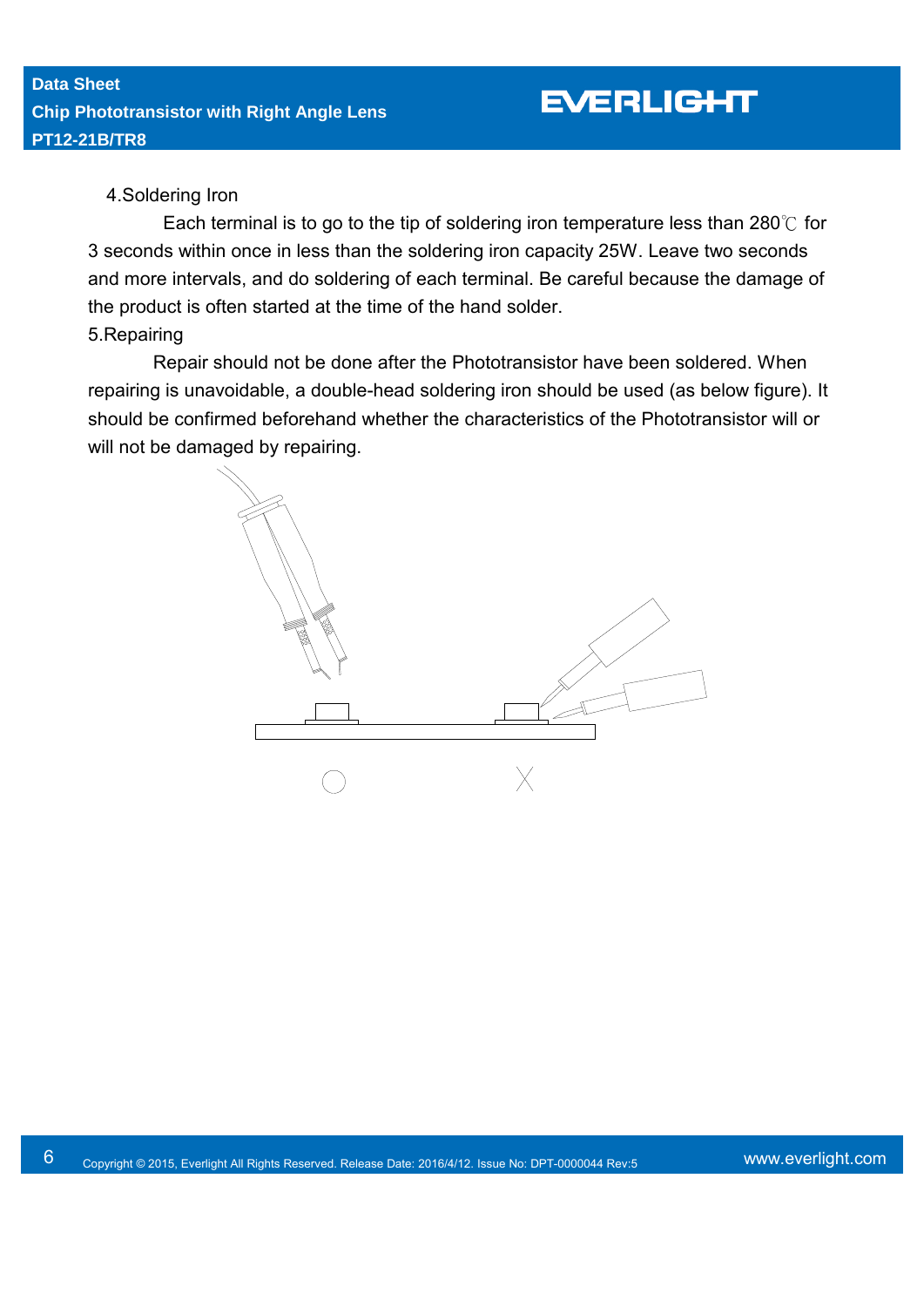#### **Package Dimensions**



 **Note:** The tolerances unless mentioned are ±0.1mm, Unit: mm **Carrier Tape Dimensions: (Loaded Quantity: 2000pcs/reel)** 



**Note:** The tolerances unless mentioned is ±0.1mm, Unit = mm